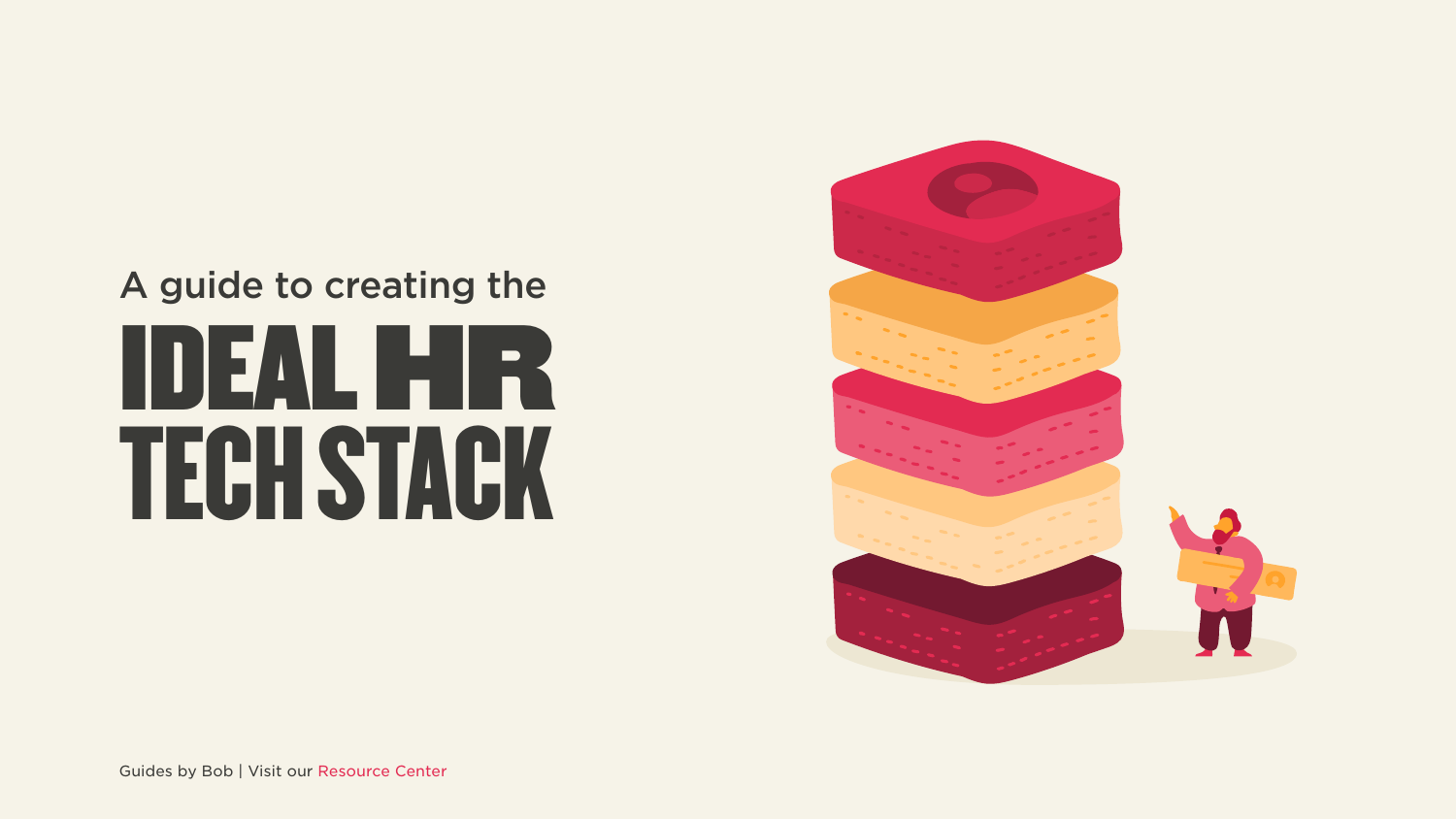#### **[Introduction](#page-2-0)**

The three essential qualities of modern HR platforms The tech foundations behind future-proof platforms Three ways modern HR tech impacts the bottom line **Engaged and retained people Grow people and expand the workforce Modern HR tools connect people to others** 

**3 [5](#page-3-0) [9](#page-7-0) [11](#page-9-0) [13](#page-11-0) [15](#page-13-0)**

**[16](#page-14-0)**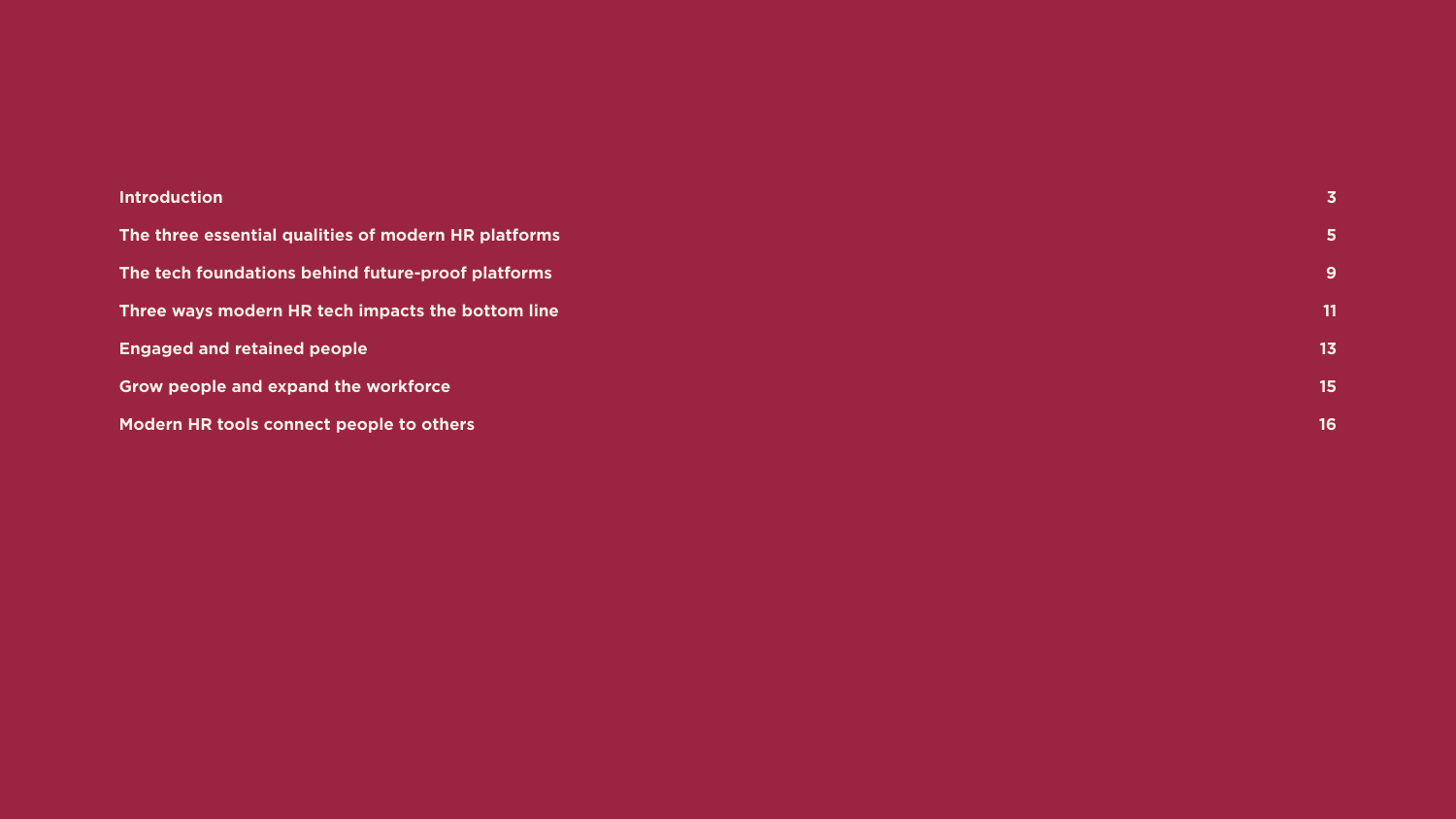### <span id="page-2-0"></span>Introduction

For two years, the pandemic has dominated the news, the business world, and almost every area of life. Now, people and organizations are looking beyond to what's coming next. And that includes HR professionals.

#### **So, what does the future hold?** We expect several key changes to become even more entrenched in the coming years:

- The career progression of people from under-represented backgrounds tends to stall in mid-level and senior leadership roles. With 36 percent of HR leaders lacking accountability tools for DE&I outcomes, it's incredibly difficult to track and effect real change.
- Despite the uptake in hybrid working models, 49 percent of **HR leaders do not have an explicit future-of-work strategy.** A further one-third have a strategy that is solely focused on remote/hybrid work. As talent needs shift, businesses would benefit from developing broader future-of-work strategies.

• Managers with high empathy have three times the impact on their employees' performance, but hybrid and remote work makes connecting difficult. Effective HR platforms can equip managers with the tools they need to connect and lead.

*(If you want to take a deeper look, these statistics come from Gartner's HR Leaders Survey.)* 

But what do these numbers actually mean for [HRIS](https://www.hibob.com/hr-glossary/hris/) and management, and what changes should you be making today in preparation for the future?

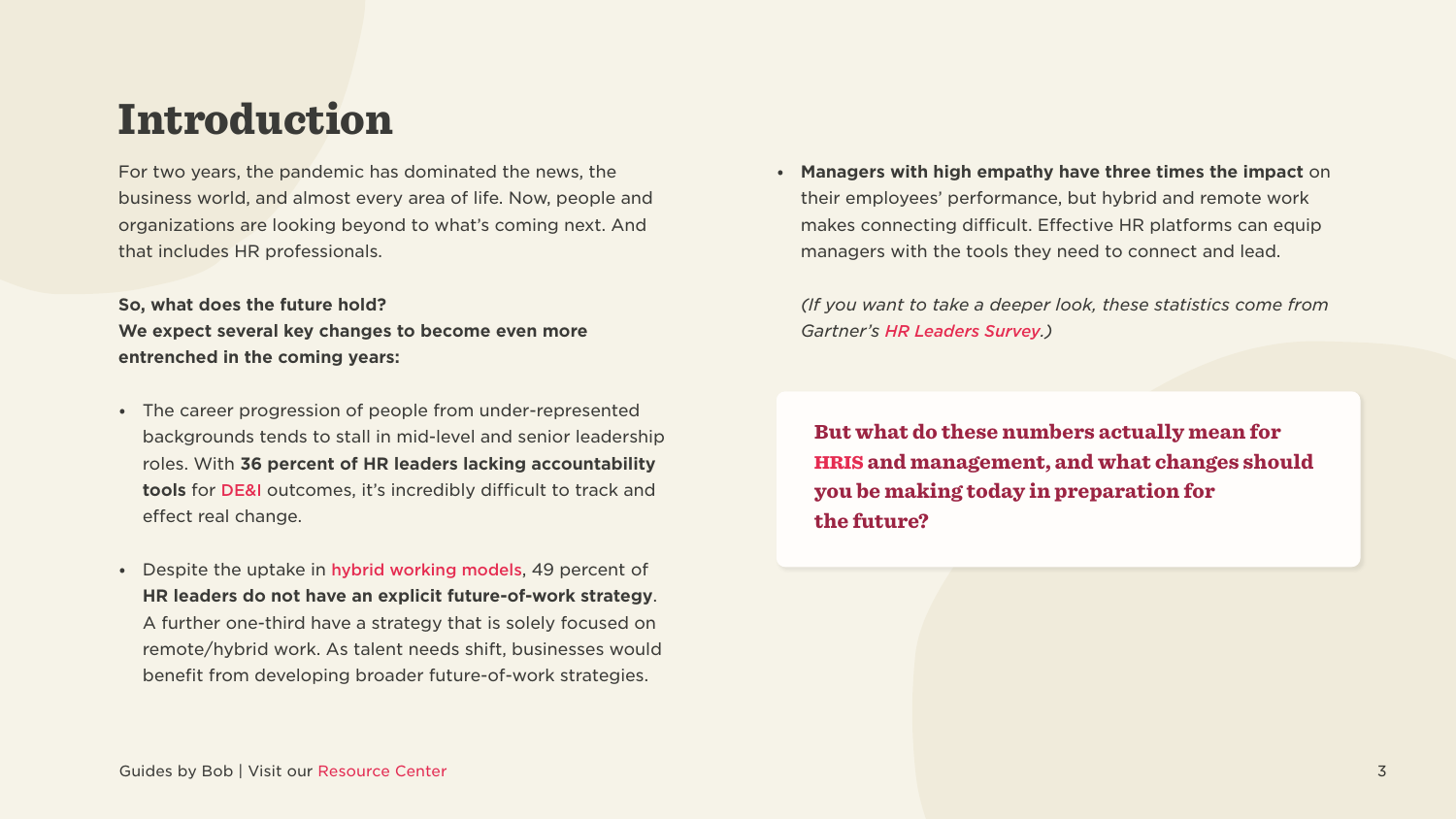## <span id="page-3-0"></span>The three essential qualities of modern HR platforms

Looking at these three primary trends, and the dozens of other changes we've seen in the workplace, we know modern HRIS functions need to be global, flexible, and intuitive.

### **Global at the core**

The modern workforce is global and your HR tech stack should enable your business to find, recruit, manage, develop, and retain valuable people, wherever they are. Used correctly, a powerful HRIS can facilitate key outcomes for your people:

- Self-service functions let staff manage their own details, timesheets, and payroll, wherever—and whenever—they work
- Future-proof HRIS functions use engagement and social tools to build community. After all, connecting people is a big part of effective employee engagement.

• A DE&I strategy that values and celebrates the cultures and contributions of people on a global scale particularly benefits an international workforce.

And these are just some of the ways an effective HR platform enables a global workforce. Without it, companies may find themselves struggling to compete without full access to the wide pool of talent they need for success.

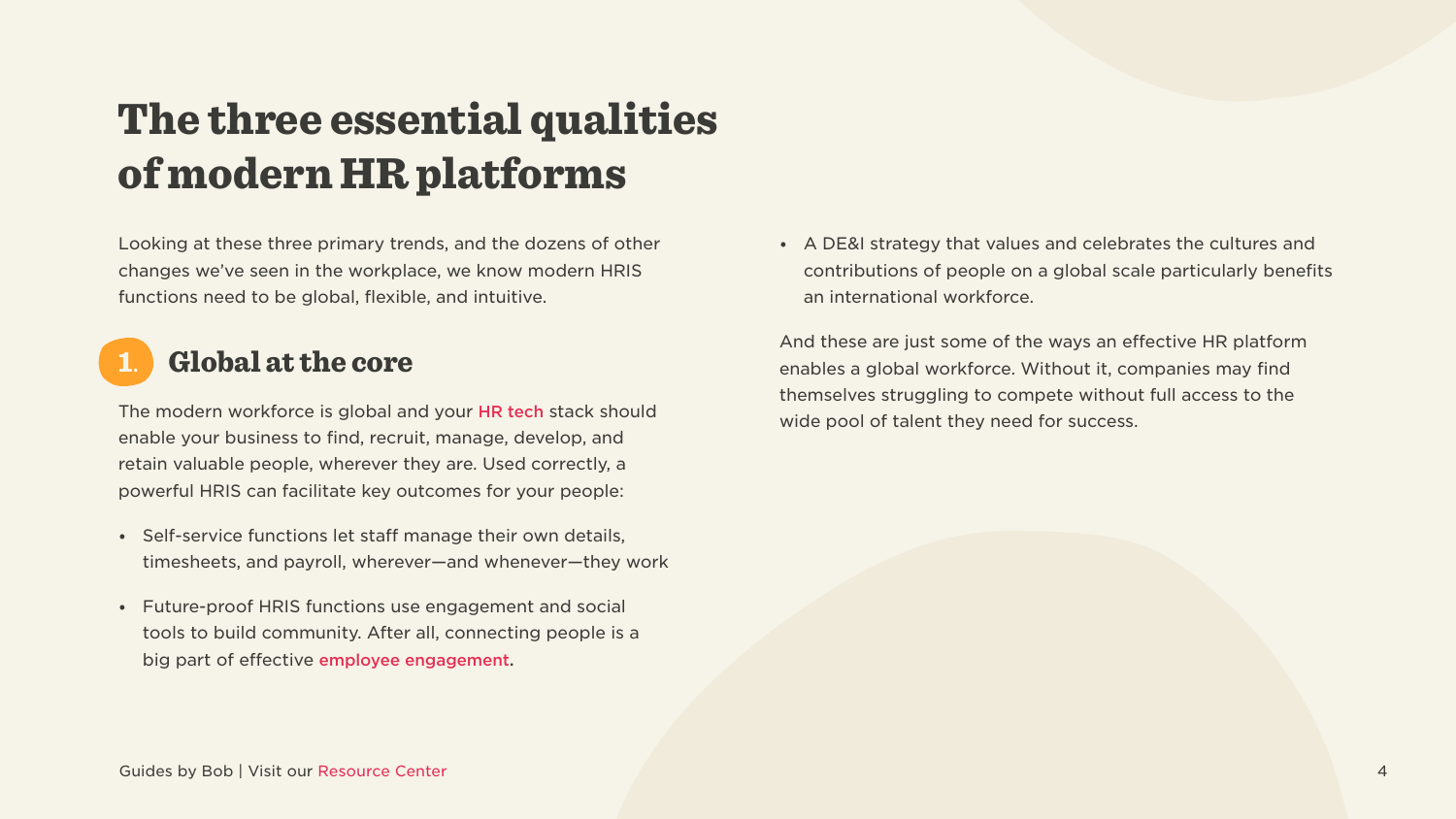

Work is becoming more flexible and your HRIS functions should too. The very best HR software adapts to the needs of your organization, rather than imposing restrictions on how you operate.

To explore how this evolution has progressed, take a look at Josh Bersin's article, HR Technology 2021: The Definitive Guide -which highlights the changes in HR software over the past few decades.

These fundamental changes aren't going to go away. Instead, they're only going to become more important. So HR platforms and processes need to increase their own flexibility to meet specific new challenges. For example, your tech needs to:

• Support the different languages and currencies used by a global workforce

- Have the power to localize onboarding workflows for different teams, roles, and locations
- Be able to integrate and share data with other HR point solutions
- Allow managers to express empathy and support for their people—even when working remotely

These challenges can only be met with an increased emphasis on flexibility. Truly flexible HR information systems boost productivity by incorporating customizable ways of showing appreciation and recognition, even in small gestures.

And forming HR systems based around people and outcomes allows for the better coordination of projects and outcomes.

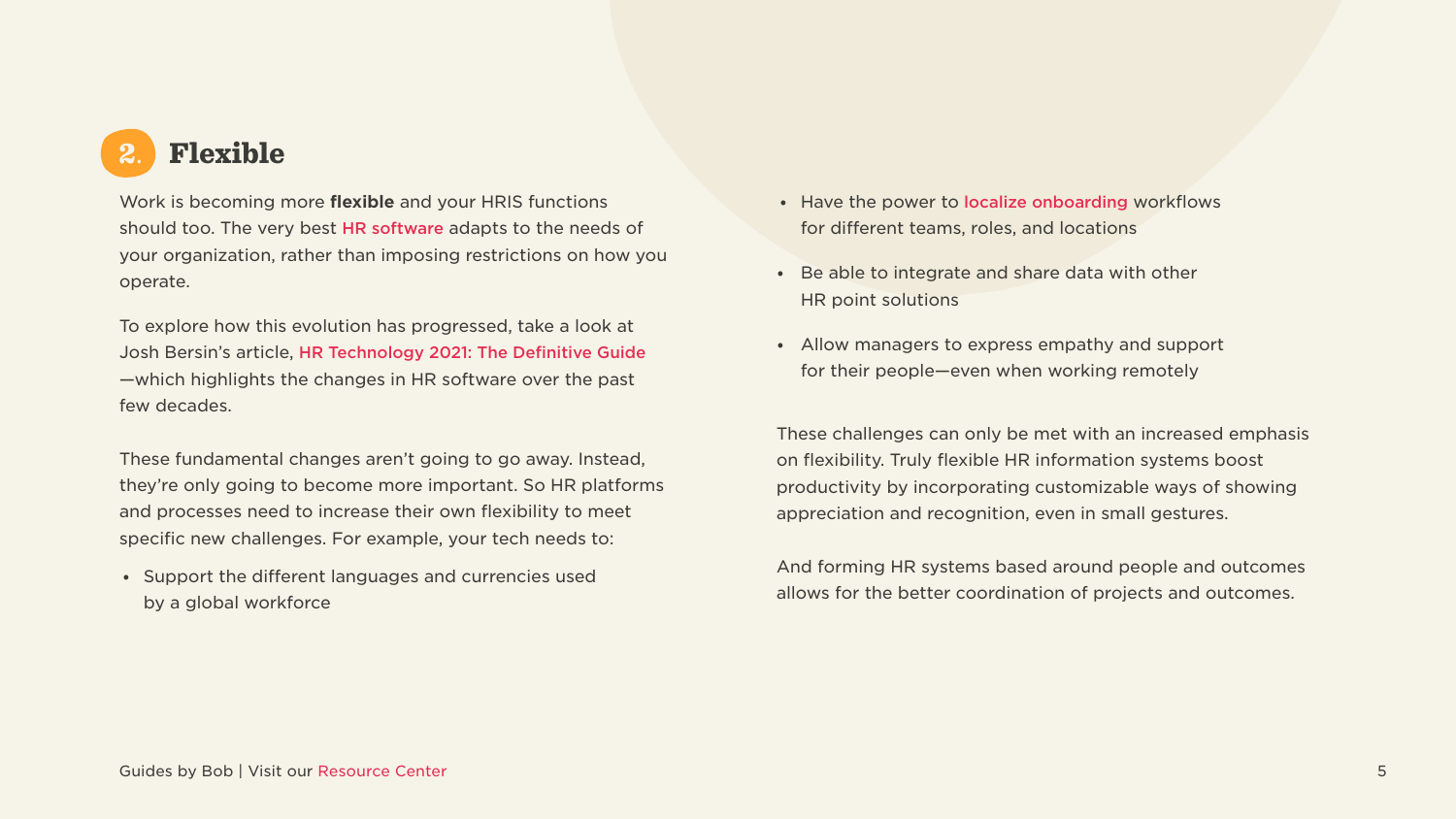### 3. Intuitive UI and UX design

Modern UI design creates intuitive experiences. Your next HRIS should be easy to use, attractively designed, and still powerful enough to do everything you need.

Let's think about interfaces. Forty years ago, computer interfaces started and finished with a blinking cursor, and accomplishing anything important meant learning an entirely new computer language. Then, Windows and Apple opened up the world of the visual user interface. The mouse and keyboard became obvious ways to make software work.

Yet developers were able to take us even further still: by incorporating touch. Now, thanks to the simplicity of touch, children can do things with tablets that adults could only dream about 40 years ago. Similarly, your HR software should be evolving to become more and more intuitive.

Training people to use HR platforms shouldn't have to take months or years. Just like those touchscreen tablets, some things should be obvious. New HR staff, managers, and employees should be able to look at the interface and easily see how to do what they want. And that's where design becomes so important.

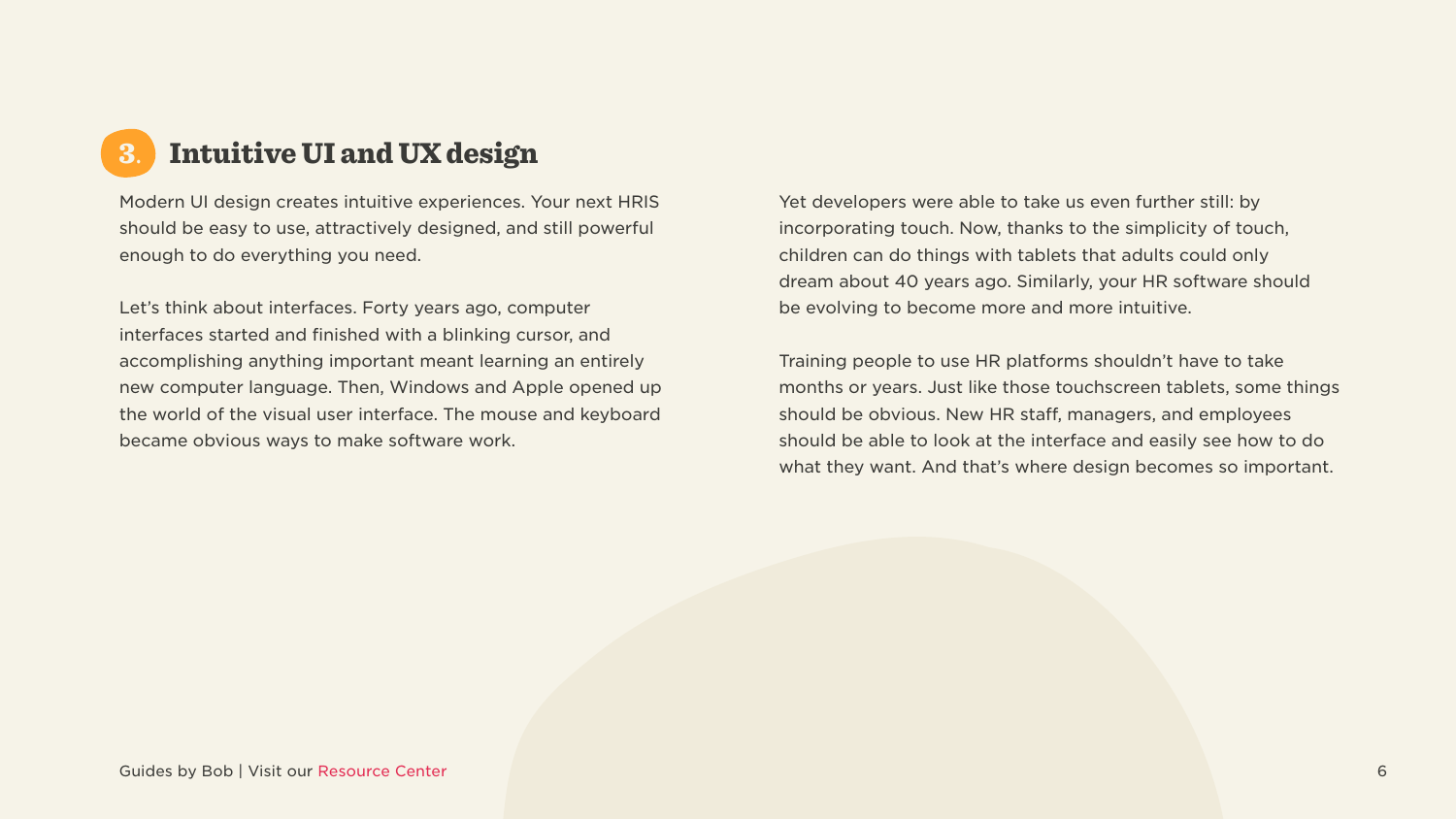#### So, what does intuitive design look like?





The right information is immediately visible on every page, with simple designs that make the next step obvious.

Key functions look and work like common social media platforms.

Now! doesn't that sound like a breath of fresh air?

Guides by Bob | Visit our Resource Center 7

People can easily connect without leaving the platform, thanks to integration with communication tools like Slack and MS Teams.

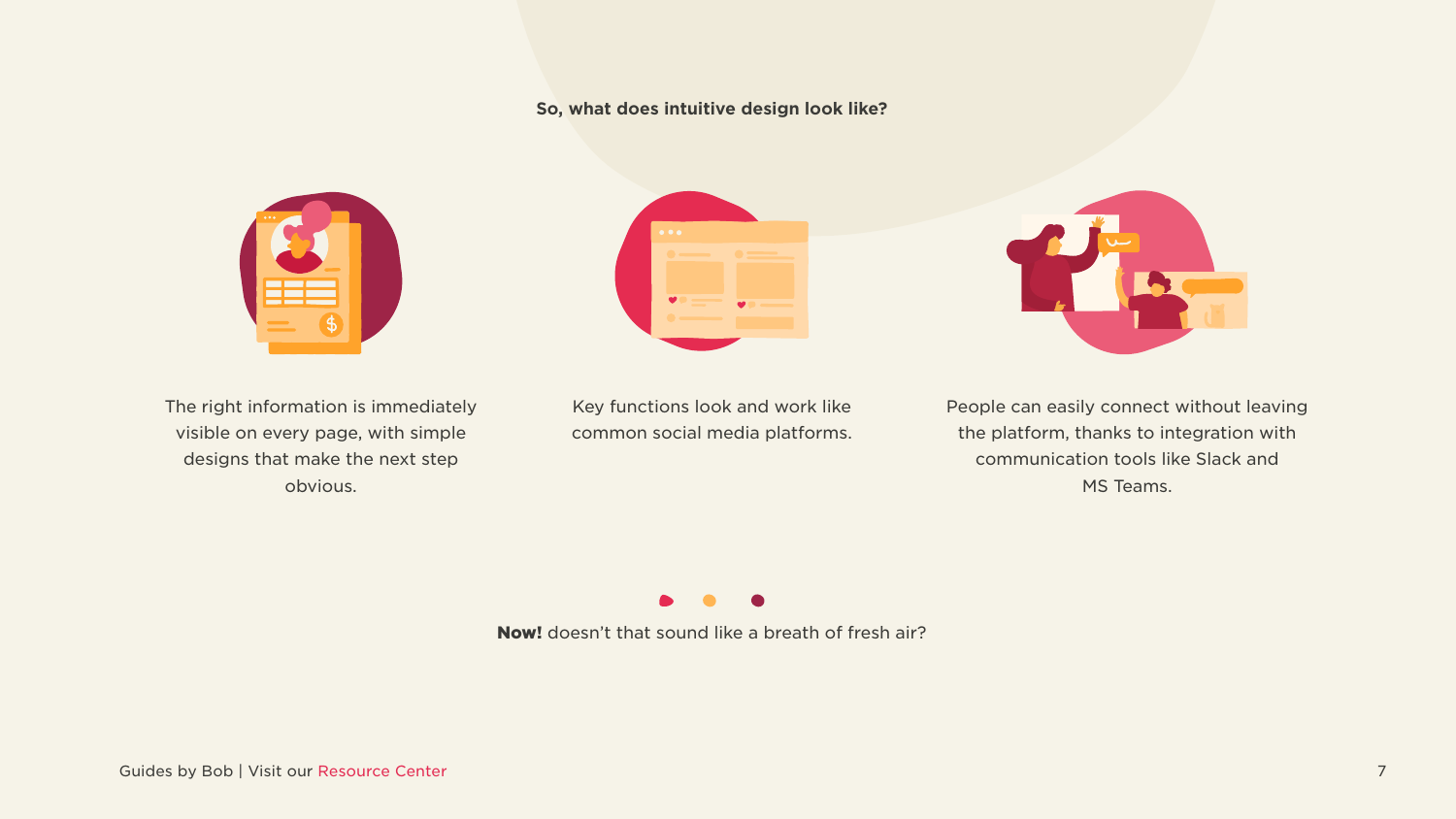## <span id="page-7-0"></span>The tech foundations behind future-proof platforms

As we've seen, today's most effective HR platforms are truly global, flexible, and intuitive. But to achieve all these things, they require a solid tech foundation on which to perform

Although technical details are primarily the domain of IT departments, it's important for HR leaders to also know which basic requirements to look for in a future-proof HRIS. Here are the main features that mean your HR platform will be ready for the years ahead.

## 1. Cloud-based instead of on-premises

Running HR tools from the cloud reduces costs and increases flexibility because cloud service providers can scale up and down as the company needs more or fewer resources. Cloud services also remain accessible at all times, even if your workforce is remote, and thanks to built-in redundancy at the server end, these services are also far less likely to experience service disruptions. That means your systems stay up and running, wherever your people are.

### **Privacy and security**

As companies track and store more information about their employees, the importance of digital encryption and data protection to shield employees and companies from fraud, theft, and damages increases.

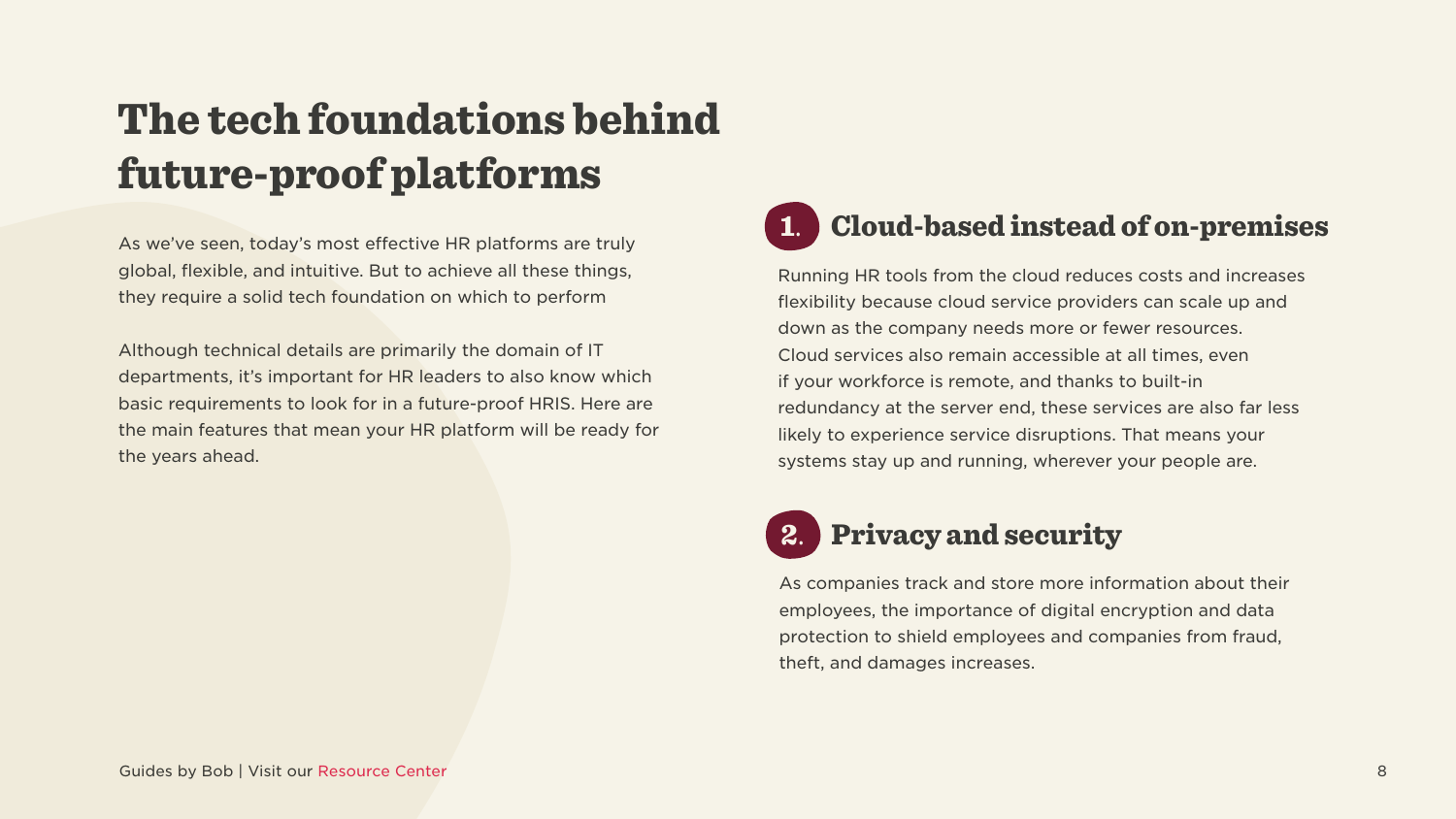### 3. In the flow of work

HR platforms can fit into your established flow of work by being mobile-capable, location-agnostic, and accessible from multiple access points.

### 4. Self-service configurability

Adding new capabilities-provisioning-can happen faster when the tech foundation allows HR professionals to configure services as needed, without having to call in technical support every time.

### **5.** Integration framework

Apps and services are multiplying-think Slack, payroll providers, or LMS, for example-so an HR tech stack must be able to integrate with existing and new solutions.

Building on the right tech foundations and aiming for the best puts your company in a position to achieve the best possible outcomes for your people  $-$  which is the real goal of HR professionals.

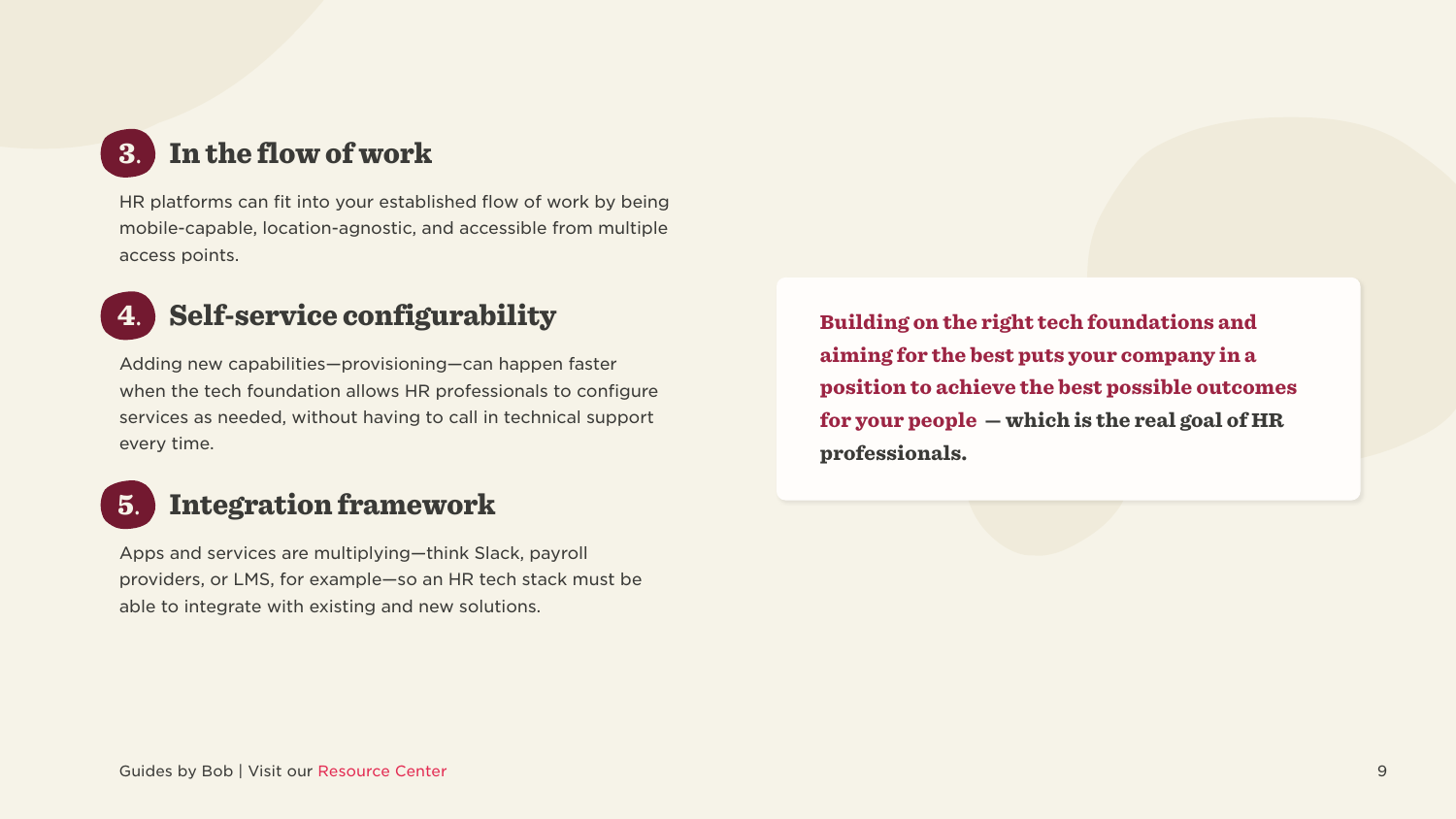### <span id="page-9-0"></span>Three ways modern HR tech impacts the bottom line

The details, processes, and data involved in HR work can come together to produce a great experience for people as well as increased productivity and profitability.

Now, here are three key outcomes an effective platform can provide for HR leaders:

#### **Increased HR efficiency** 1.

Streamlining your HR processes can save your team a vast amount of time. An effective HR platform will include tools and techniques that increase your efficiency and boost the output of your employees too. Here are five core HR functions that modern tech can help you with:

#### 1. Workflow automation

Repetitive tasks can eat up as much as 25 percent of HR leaders' time. Automation can be used to enhance recruiting efforts, onboarding, training, and management. This gives HR managers tools to help them focus on their work instead of data entry or approval processing.

#### 2. Absence management

A simple thing like a day off due to illness could create a small mountain of paperwork. Instead, an HRIS that provides self-service functions can streamline absence recording, approvals, and tracking. Saving time for HR managers increases productivity by eliminating unnecessary work.

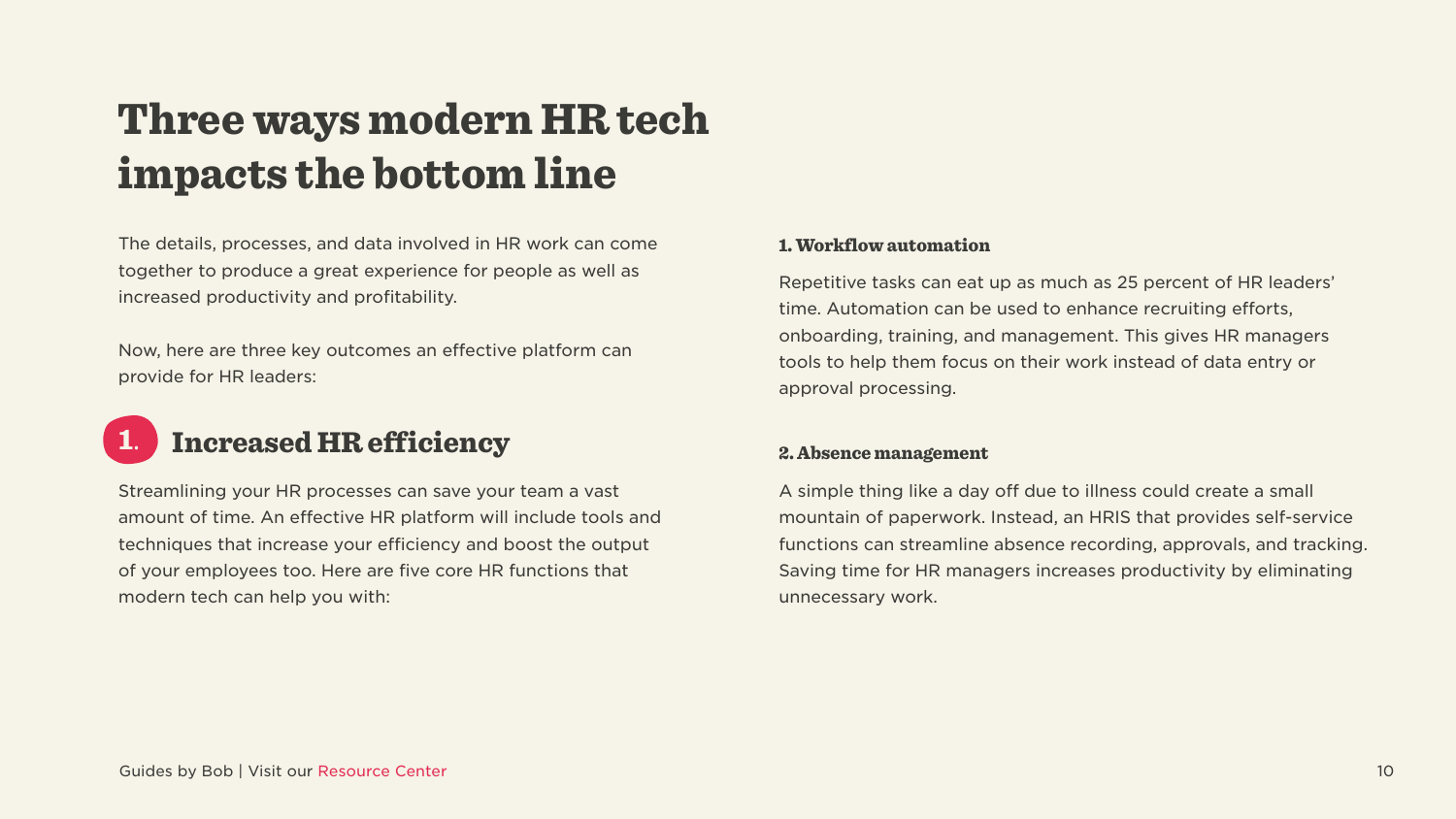#### 3. Payroll

Payroll can be one of the most time-consuming HR tasks. A platform that compares and gathers ever-changing data streamlines this crucial process, and can help companies create the right payroll systems to process data accurately and efficiently—facilitating the growth of the business.

#### 4. Organization management

Managing your company used to be about an org chart with really clear lines and hierarchies. Now, effective organization management requires flexibility because working is now grouped around projects and teams instead of departments. HR platforms can help leaders with their organization management through flexible structures and responsive personnel grouping.

#### 5. Reporting and analytics

Understanding what is happening with people through clear reporting helps employers make solid plans to promote talent, reduce attrition, and create a healthy working environment. Insights about working time, engagement, and teamwork help maintain visibility to ensure employee success.

Boosting productivity requires the right people to fill each role. HR platforms can help companies engage and retain the best talent.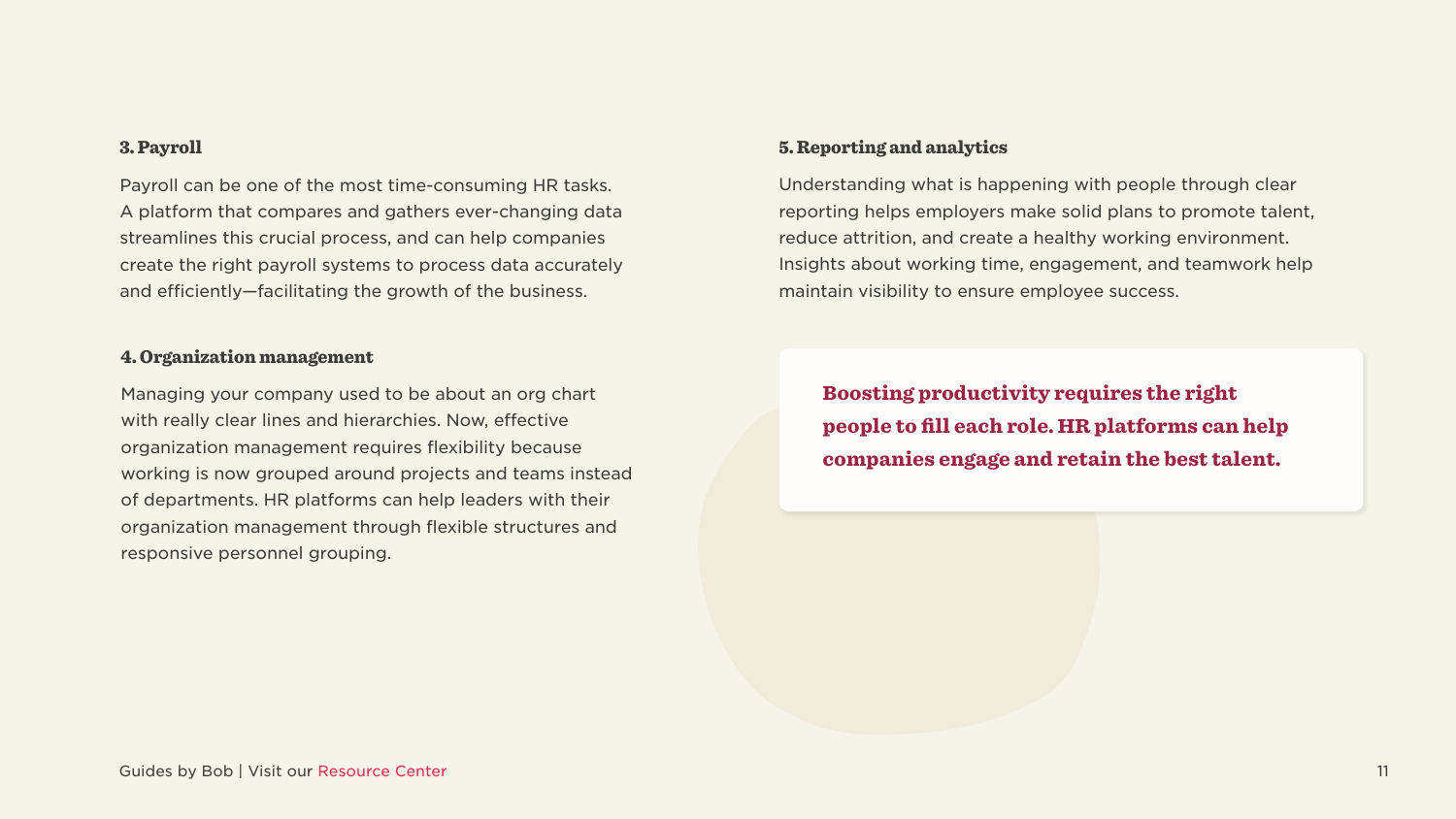#### <span id="page-11-0"></span>Engage and retained people 2.

With a global talent pool and remote workforce, engaging and retaining employees is an increasingly complex task for HR leaders. But an effective HRIS provides at least five tools to help engage and retain the best people, wherever they work:

#### 1. Performance management

Tracking and reviewing the work of your people is essential, but with large dispersed teams this can become an unwieldy task. Your HR platform can frame performance reviews that happen on customizable cycles, are built on employee data, and build people's trust through genuine career progression opportunities.

#### 2. Onboarding

Creating a healthy company culture starts from the first contact during recruitment. Your HR platform could start building engagement and community through automated onboarding, a new hires welcome area, shout-outs, and customized paths for different specialties and skill sets.

#### Surveys 3.

Listening to employees is essential for employee retention. Conducting employee surveys and flash polls and gathering feedback regularly will help HR staff identify concerns. Then, they can be proactive in addressing any issues coming up on the horizon.



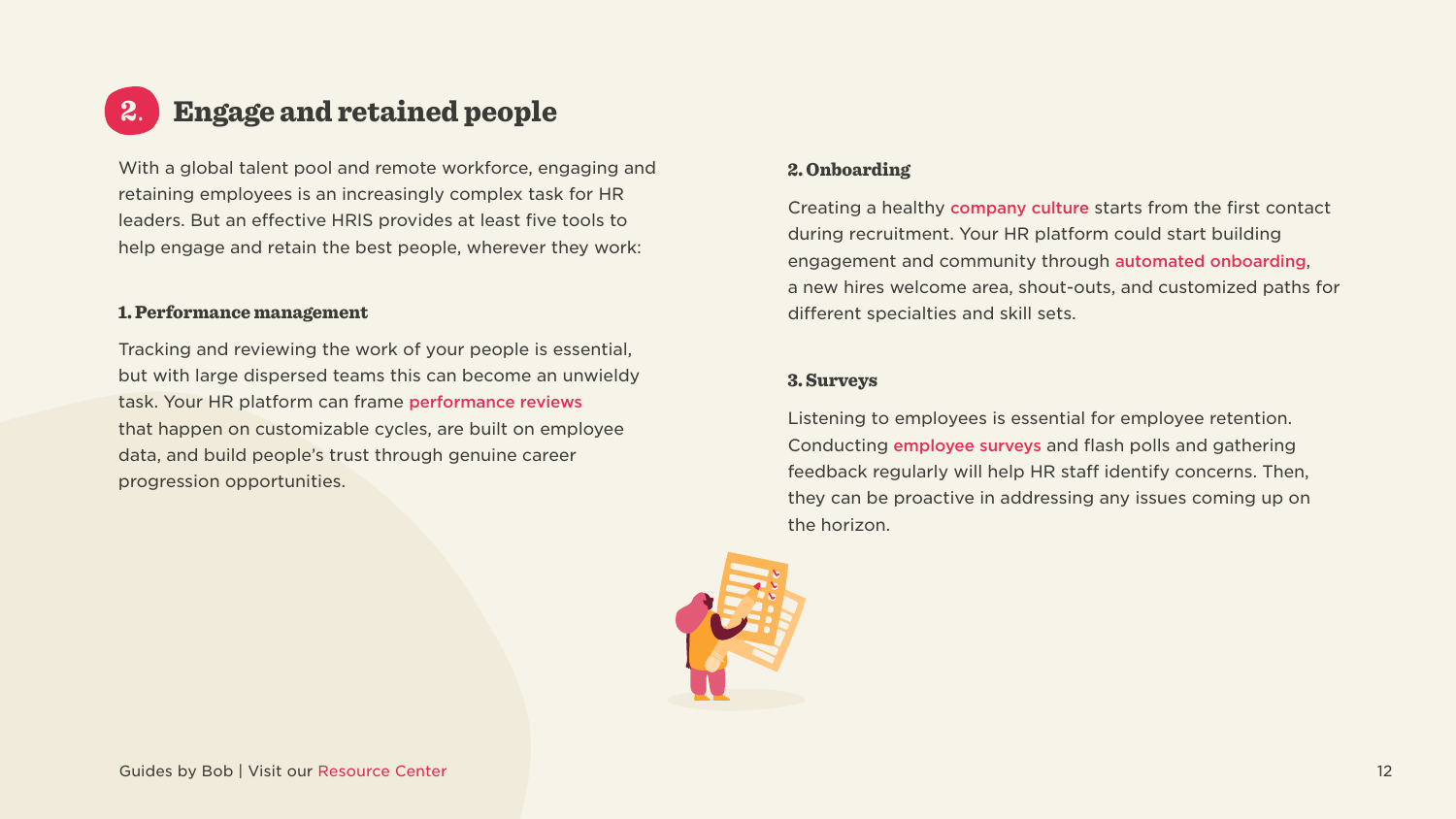#### 4. Culture

Every company has a culture, but successful companies intentionally nurture the culture they want to build. HR platforms help you keep people engaged through shout-outs and social features that foster connections beyond project teams.

#### 5. Compensation planning

[Compensation](https://www.hibob.com/hr-glossary/compensation-management-planning/) is broader than money and made more complex with global and remote workforces. A great HR platform presents clear compensation information at every level so your HR team and managers can make equitable decisions for the people in your company.

These are the tools your HR software can provide to engage and retain the best talent available. Once you have the best people, there is another goal to pursue, which is growing and expanding your workforce.

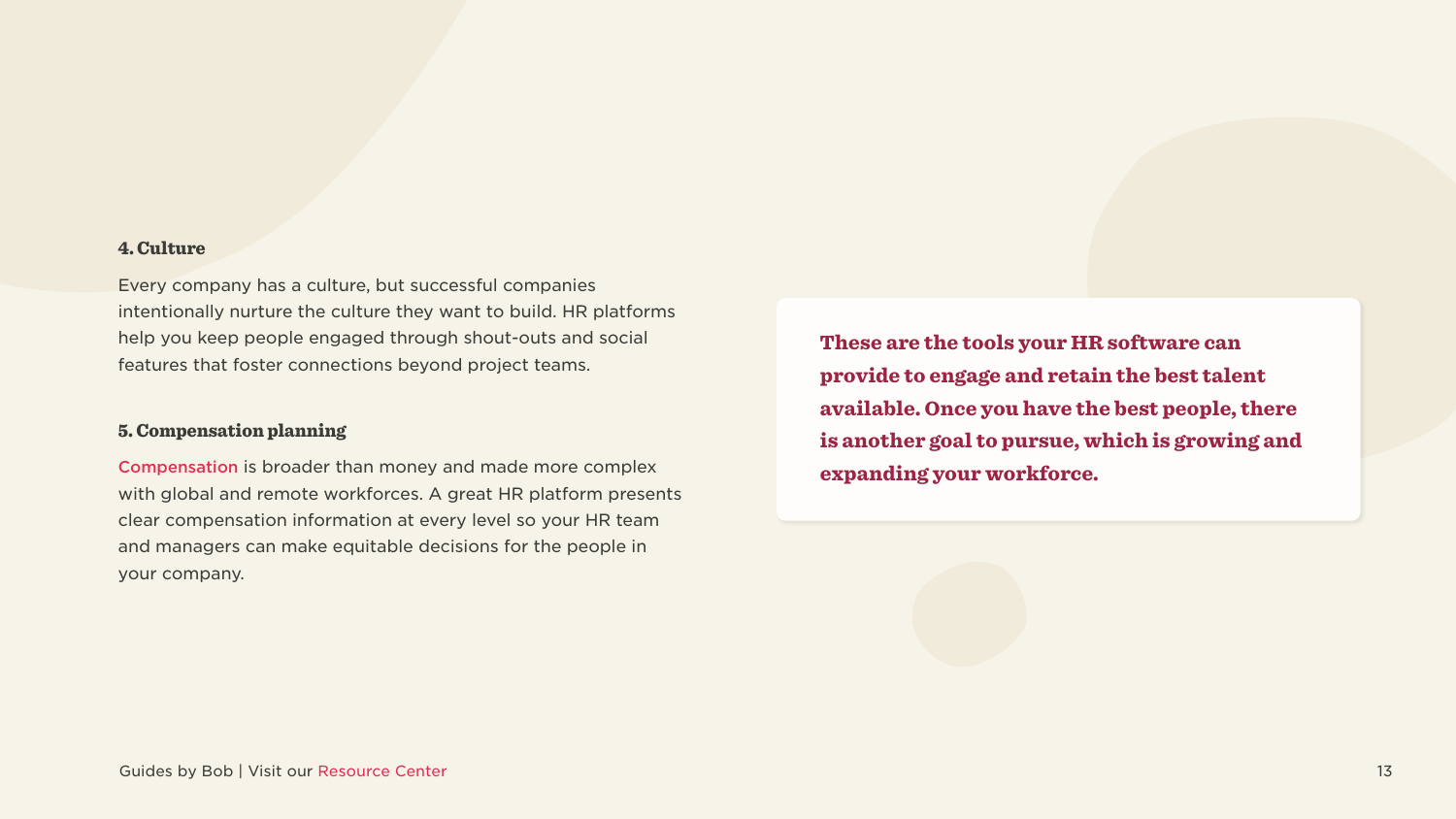#### <span id="page-13-0"></span>Grow people and expand the workforce 3.

If the past two years of pandemic experience have taught us anything, it's the value of being both flexible and prepared. A great HR platform can help you plan for the year ahead, while retaining the ability to flex and adjust in order to keep your talent bench full.

#### It can help you with your:

#### 1. Workforce planning

Great HR systems help you measure your bench strength, retention, time to fill roles, diversity, and career paths. Offering your employees a clear vision of how they can grow with your company starts with using an HRIS to plan this succession, and builds loyalty.

#### 2. Recruitment

The recruitment and onboarding process is the beginning of your (hopefully long-lasting) relationship with new hires. Your HR platform can communicate your values, allow for customized onboarding flows, and give you social tools for welcoming people into your organization.

#### 3. Skills and development

Finding high-value people in a global marketplace is a challenge. Once you've found them, letting them stagnate is not good for business. Instead, your HR platform can help them develop by setting personalized goals, evaluating their skills, and offering professional development programs tailored to their individual growth.

These tools help accomplish what modern HR is all about: better outcomes for people.

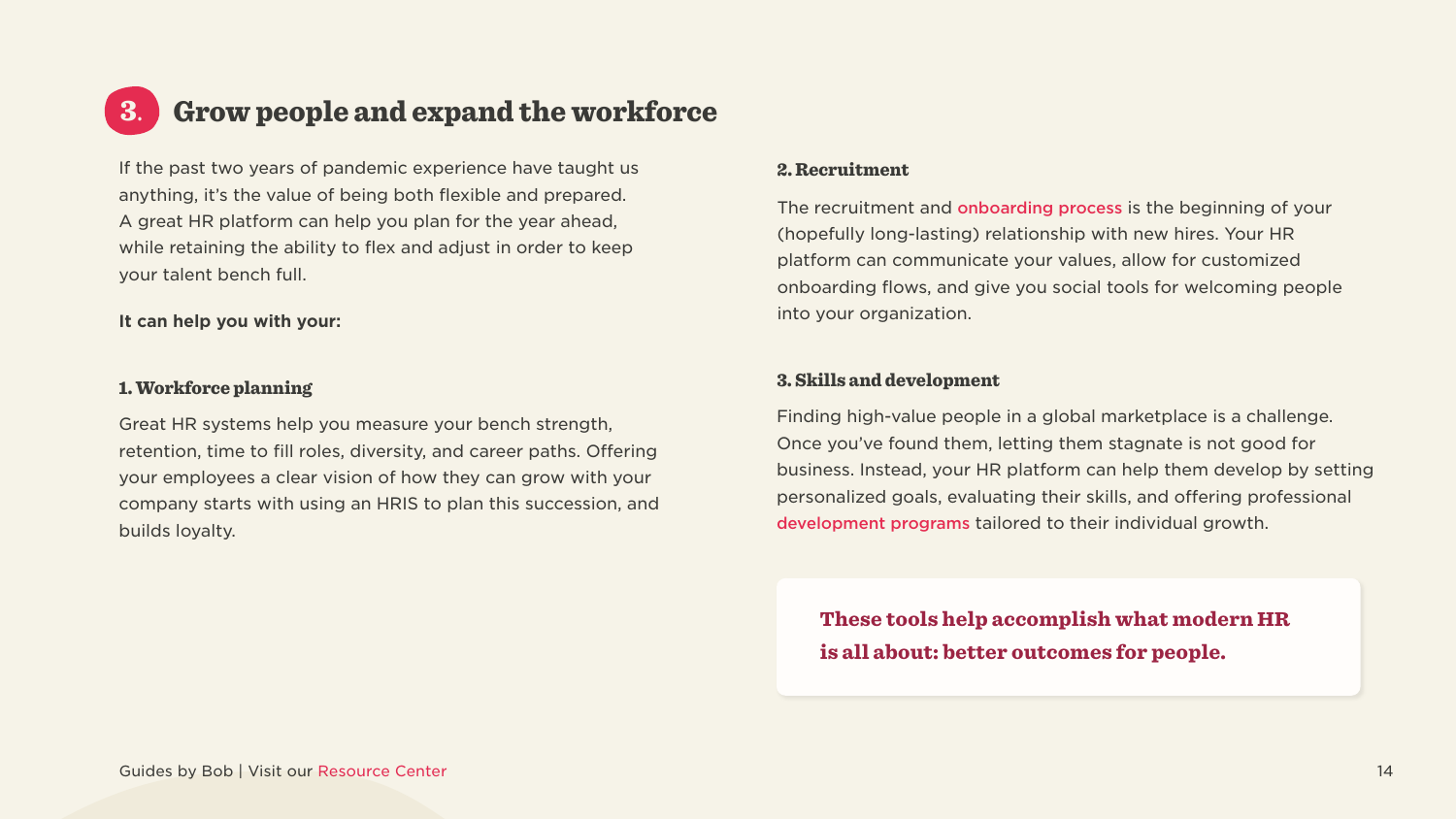### <span id="page-14-0"></span>Modern HR tools connect people to others

Businesses are still coming to terms with the "Great Resignation" and its aftermath. A common theme is the need for flexibility. A recent HiBob and Fiverr survey of 1,000 HR professionals and [managers](https://www.hibob.com/blog/hibob-fiverr-great-resignation-research/) about the effects of the Great Resignation included this insight:



We can't ignore the Great Resignation. Today's workplace is transforming, and HR leaders and hiring managers must adjust and align with the market to reduce turnover and grow."



Guides by Bob | Visit our Resource Center 15

#### Let's conclude with some simple questions that you should be asking yourself:

- Does your HR tech stack offer the tools you need to accomplish the best outcomes for people?
- Are its tech foundations built for the future or stuck in the past?
- Is it global, flexible, and intuitive?

If the answer to any of these questions is no, then let us introduce you to **Bob, the modern HR platform for modern businesses.** Bob is powerful, yet easy to use and intuitive. Your organization will feel the benefits of an HR system that automates common tasks, provides actionable data and insights, and fosters engagement and inclusion at every level.

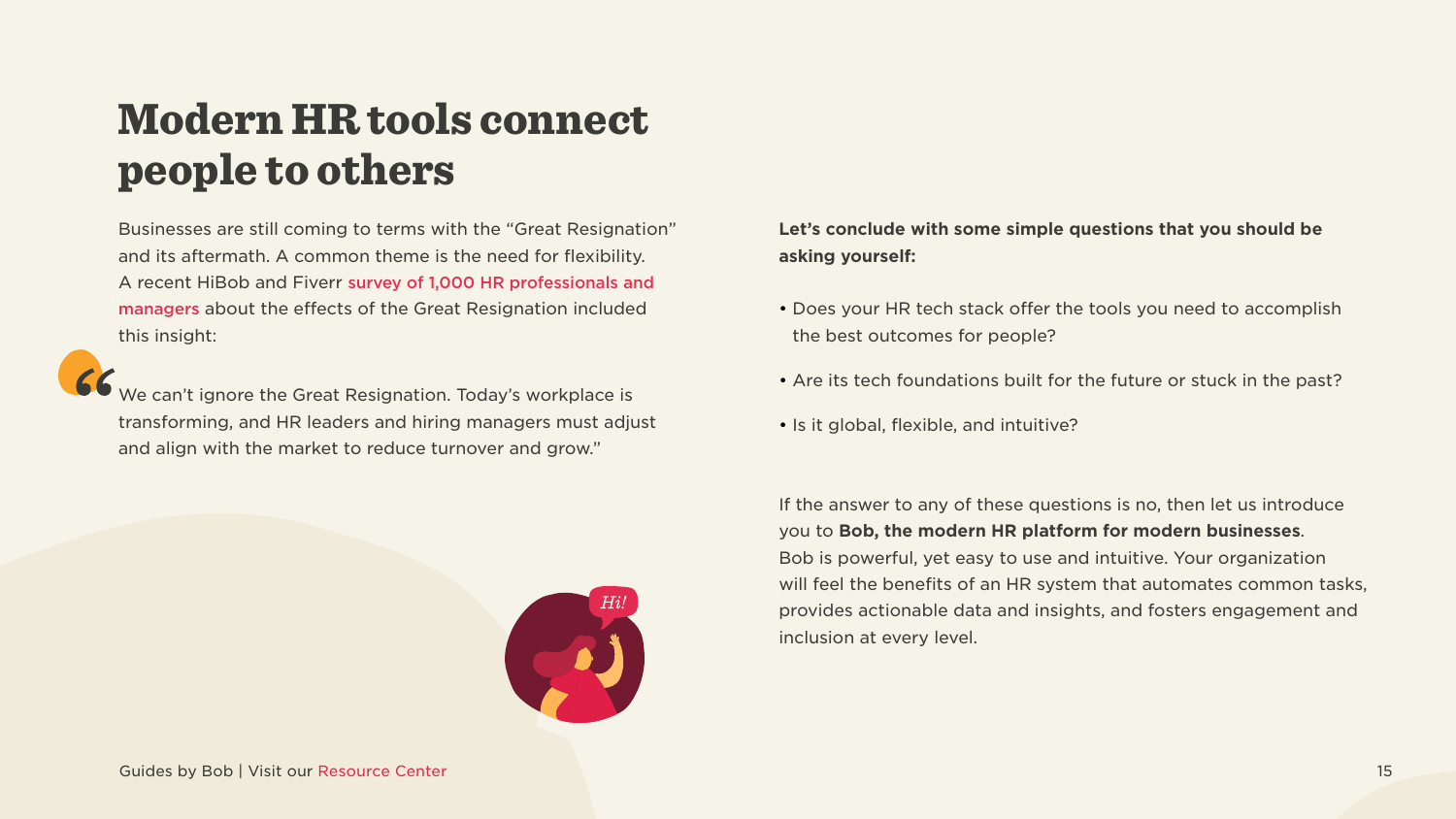### Meet Bob

At HiBob, we've built a modern HR platform designed for modern business needs-today and beyond.

An HR platform such as Bob offers a one-stop-shop for all things HR. It sits at the center of your HR ecosystem, is fully customizable, and grows with your organization.

#### **For managers**

It provides access to data and insights to help them lead more effectively and streamline processes. It delivers automation of many common processes, allows greater oversight and visibility of the business, and centralizes all people data in a secure, user-friendly environment.



In a short time, Bob can be deployed to enable communication, collaboration, and connectivity that drives stronger engagement, productivity, and business outcomes.

#### **For HR**



### For employees

It's the tools and information they need to connect, develop, and grow throughout their journey.